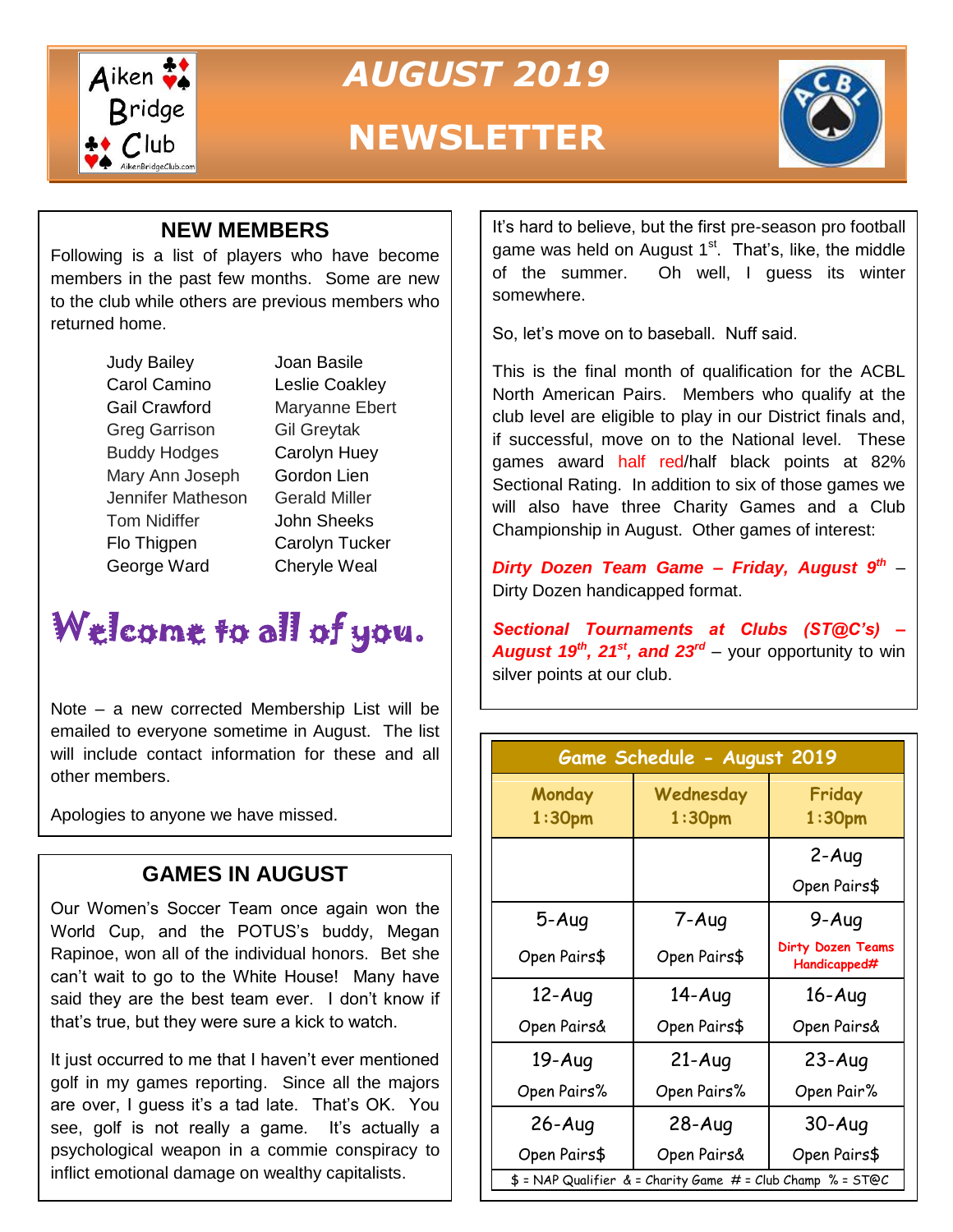### *SLIP SLIDIN' AWAY*

That's the title of one of many, many hit songs written by Paul Simon, one of the true giants (all 62 inches of him) of the music industry. The lyrics include the following refrain which I fear may be becoming applicable to our club.

#### *Slip slidin' away Slip slidin' away You know the nearer your destination The more you're slip slidin' away*

In case you haven't noticed, our little club is doing quite well. Our table count has increased for three years running and this year looks like it will be our best ever. Our membership has also increased by over 40% during the same period.

Why?

Well, about three years ago we began a quest to become the nicest bridge club on the planet. Some led, some followed, and some got the hell out of the way. Thankfully, very, very few elected to get in the way. Your efforts changed our reputation from that of a bunch of insular, grumpy, nasty, old people to that of a friendly, nice, welcoming group of young (well maybe not, but at heart) folks. Your efforts have made us successful.

Unfortunately, during the last few months I have witnessed and/or been informed of behaviors that simply don't happen at the nicest bridge club on the planet. These include gratuitous lessons, less than kind remarks about the opponent's results at the table, not helping others, and, worst of all, assuming the mantle of King/Queen of the Universe.

Let's get back on track and stop this crap. No more slip slidin'.

How? Well, here are a few ideas. Regarding unwanted lessons, let's reword Bill Clinton's ill conceived "Don't Ask. Don't Tell." policy to "Don't Tell if Not Asked." Simply bite your tongue (or Hershey Bar) when you feel the urge to make an unkind comment about a table result. If someone needs help, help. Just do it. As for our Kings and Queens, please be advised that the Aiken Bridge Club resides in an alternative universe, not yours.

#### **Remember, it's not about you, it's about everyone else.**

If that doesn't work for you, look at it this way – you are part of everyone else's everyone else.

I was going to say it takes a village, but I didn't think that old dog would hunt in the reddest city in the reddest state in America.

### **NOTICE OF BOARD MEETING**

The next meeting of your Board of Directors will be Wednesday, August 21<sup>st</sup> at 11:45 a.m. in the Croft House conference room.

While the agenda is not yet complete, some of the items up for discussion are:

- $\triangleright$  Rewrite of our By-Laws
- $\triangleright$  The fields in our games are not well balanced how to remedy
- $\triangleright$  There is considerable banter during the bidding and play of hands how to remedy
- $\triangleright$  Financial status and state of operations

Remember, our Board Meetings are open to all members, so please join us if you are interested. If you have any items you would like to have included on the Board Meeting Agenda, just talk to any Board Member.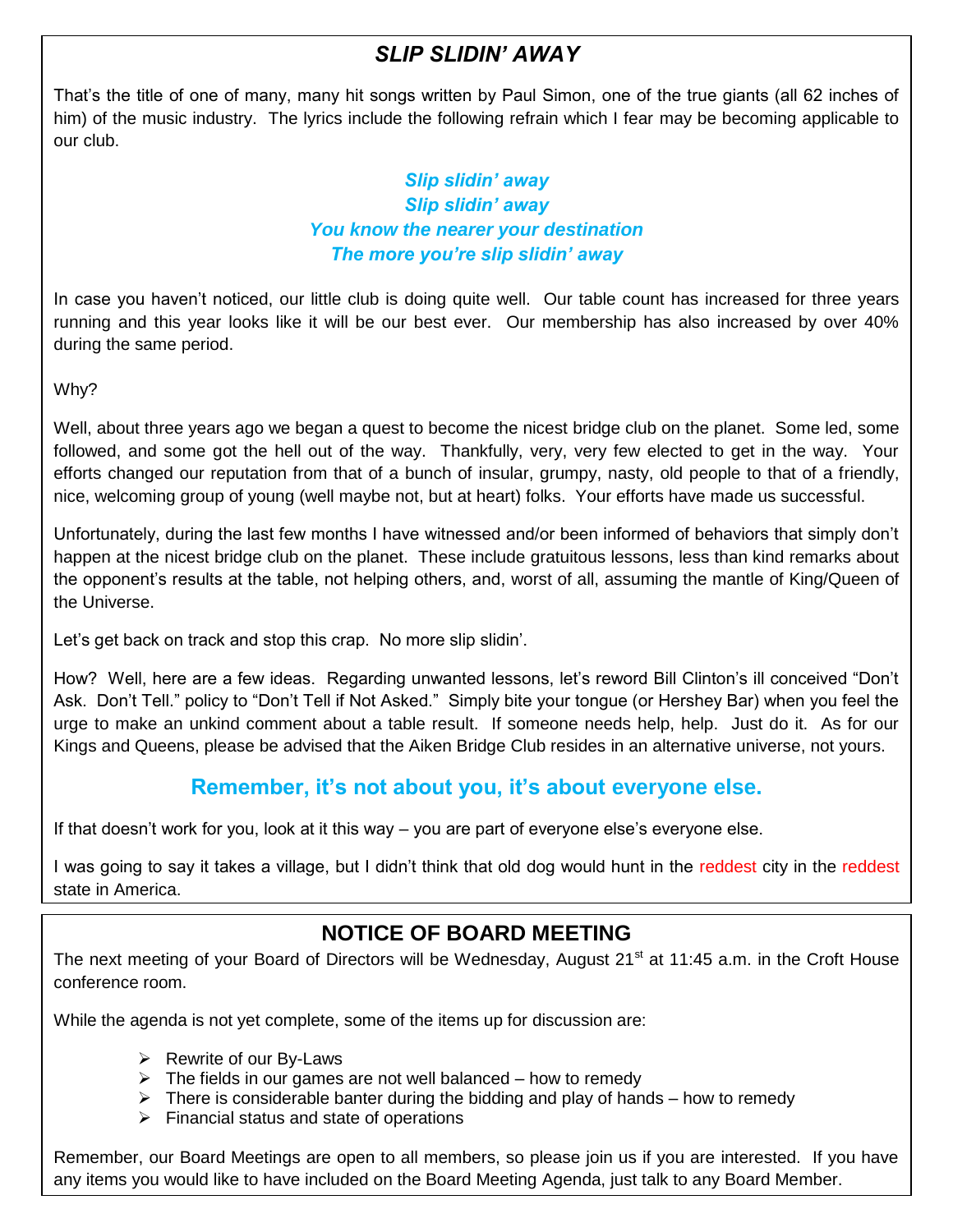#### **BECOMING A BETTER PLAYER -- PART 3 MORE TIPS ON COMPETITIVE BIDDING** BY GREG ROBERTS

As we learned last month, the reasons to enter the bidding after the opponents have opened the bidding are threefold: (1) to get your partner to lead your suit, hence, you should overcall with a suit that you want led; (2) to determine if you and your partner have a "fit" so that you can compete judiciously for the contract; (3) to disrupt the opponent's bidding and make it difficult for them to find their "fit."

As I have discussed many times, the bidding is the one area of the game that has most improved in the last 60 years, and one of the greatest areas of improvement has been in bidding with distributional hands. One of the all-time great bridge players was Alvin Roth, who invented many of the conventions or treatments that we routinely use during every game. I played against Roth in the 1973 Vanderbilt Team of Four Championship.

In 1948, Roth invented the unusual NT overcall, and sadly, it is one of the most often mis-used conventions. This bid can be used at the 2 or 4 levels. We will cover later why if should not be used at the 3 level.

First, a very important caveat: the vulnerability should pay a pivotal role in your competitive bidding. When you are vulnerable and the opponents are not, competitive bidding should become MUCH more conservative, since a -200 score for down one doubled is often a zero. When neither side is vulnerable, you can loosen up your competitive bidding somewhat, since down one doubled is only -100, and if your opponents, left to their own devices could make +110, you have achieved a par result, even if your opponents choose to double.

When the opponents are vulnerable and you are not, then you should find more reasons to bid than thinking of all the reasons you should not. Think this way, if you and your partner have a known 9 card fit in spades and the opponents can make a vulnerable 4 heart game, you should bid 4 spades, since -500 if better than -620 or -650.

In the original iteration of the unusual NT, it only showed 5-5 or 6-5 in the minors. Now, we should play that it shows that type of distribution in the two lowest unbid suits. If the opponents open the bidding in a major, the bid still shows the minors, but if the opening bid is one diamond, the bid shows clubs and hearts. Similarly, if the opponents open one club, the bid shows diamonds and hearts.

Ideally, the bid shows a hand with two good suits, so that your partner bids his/her better suit (of the two you have shown), he/she will not go down more than one doubled at the three level. When your partner makes this bid, he is telling you that these are the ONLY two suits that the partnership should compete in, unless the partner has a strong suit of his own.

What you are hoping for is that partner would have 4 or more cards in one of your suits, so you can compete further.

Here is a hand that would qualify for use of the unusual NT overcall when neither side is vulnerable: ♠ 4 ♥ 86 ♦KQ1043 ♣ QJ1092. Notice that the hand has no values in the other two suits, and this requirement is very important when you are using the bid to compete, since you don't want to mislead partner about your hand. So, if partner had ♠1086 ♥ J1065 ♦ AJ75 ♣ 83. We can safely compete to the 3 level if no one is vulnerable and the 5 level if the vulnerability is favorable.

But what if you have a great hand? Can you use the unusual NT then? Absolutely.

-

Here is an example:  $\triangleq$  A  $\blacktriangledown$   $\blacktriangleright$  KQJ765  $\triangleq$  AKQJ5. If my RHO opened a spade, I would bid 4NT at any vulnerability. If partner has three diamonds, you are a virtual lay down for 5 diamonds. If I had the same hand without the singleton spade Ace, I would overcall 2NT and then bid again, showing extra values.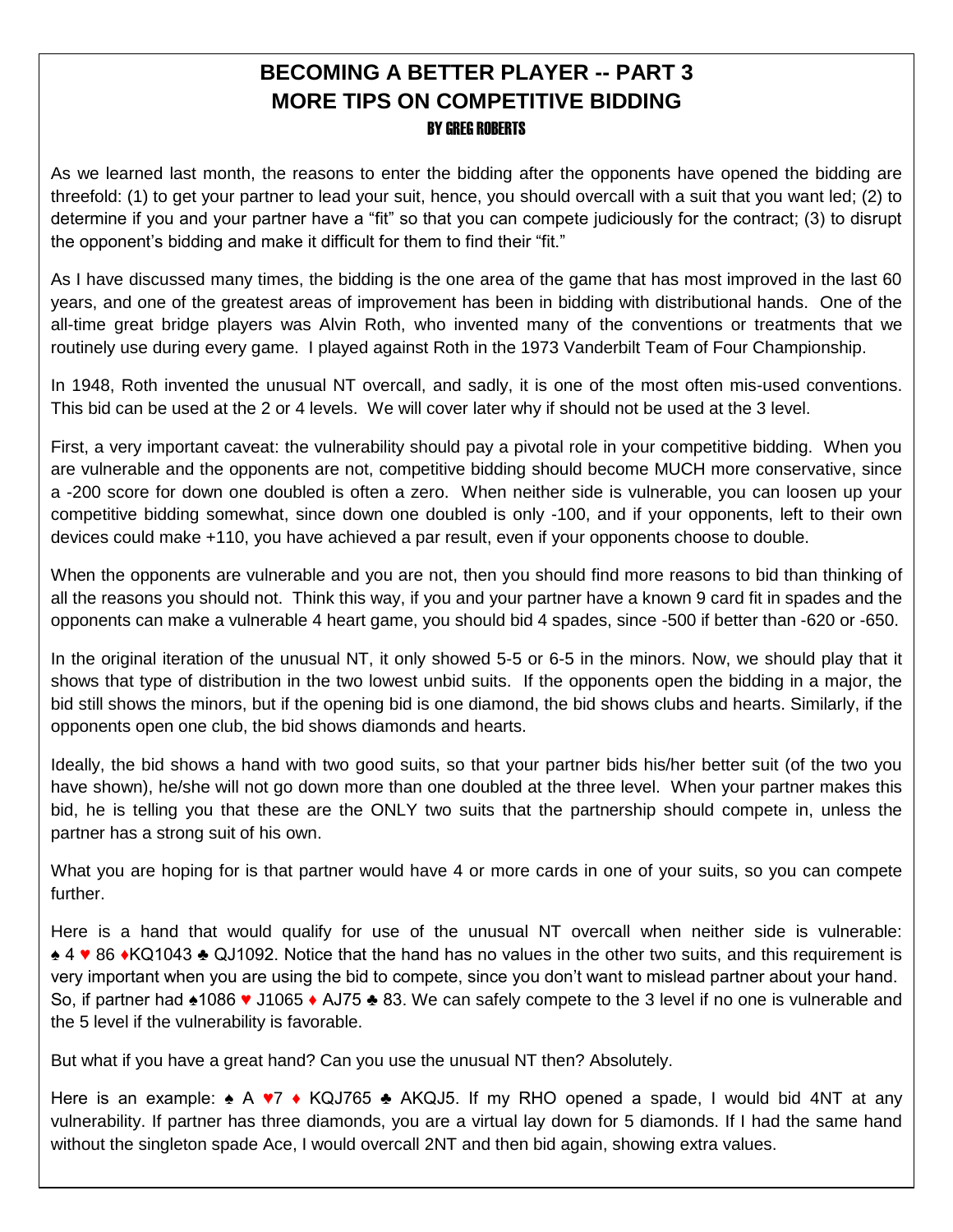There was a hand on the 29<sup>th</sup> in which our opponent ventured 2NT at equal vulnerability over my 1♠ opening. Here was the hand: ♠ A76 ♥ J6 ♦ KJ76 ♣ Q1065. In the fullness of time, my partner made him pay by doubling his partner's bid of 3♦ and beating the contract 1100.

After one partner makes a two suited overcall, the partner of the person who overcalls is the captain of the ship. The only exception is the super-strong hand type as shown above.

The same overcalling theories are applicable when you use Michaels. By the way, this bid was invented in the 60's by Mike Michaels, a bridge professional in Miami.

The requirements are: the bid shows the other major + another suit. If the opponents open in a minor, two of that minor shows both majors, and if they open in a major, the bid shows the other major plus a minor. The partner of the Michaels bidder will either bid his better major at a low level with 3 or less in the suit, or make the cheapest NT bid to ask the over caller to bid his minor.

Remember that if you use this bid, you are telegraphing your distribution to the opponents, so if they are declaring, and they must locate the queen of their trump suit, they will play your partner for that card.

Let's review the bidding on distributional overcalls. First, they should be tailored to the vulnerability and they show two reasonably good suits, with little or zero values in the other suits. Secondly, the partner of the over caller is usually in charge of further bidding. Once you have told your story, you should not re-tell it.

There is an adjunct to Michaels, and it is known as leaping Michaels, or more accurately Roman Jumps. The bid is used when your opponent opens with a weak two, say in a major. If you jump to the 4 level in a minor, you are showing a huge hand with that minor and the other major. If the opening bid were a weak two diamond bid, your bid of 4 diamonds would show both majors.

Here are examples: over a weak 2 spades, a bid of 4 clubs would shown a hand like: ♠ 2 ♥ AKQ87 ♦ 5 ♣ KQJ1054. If your partner has 3 or four hearts, he should correct to that strain or pass with a doubleton heart and no Ace. This bid comes up rarely but is very useful when it does.

**Falling Down Bridge** that you have this hand: ♠ AJ54 ♥ 65 ♦ KQ54 ♣ 742, and that the bidding has been you pass, LHO opens one Finally, on another topic, it is very important to compete judiciously whenever possible, as we have seen. Say club, partner passes, and RHO bids one heart. You could put a gun to my head, but I would still make a takeout double for the other two suits, so that we can compete to the proper level. All partner needs is 4 reasonable spades and you can complete to the 2 level. We know that partner does not have KQ10xx in spades and another card, since he would have overcalled a spade. This delayed takeout double is an extremely effective competitive tool.



# October 4 – 6, 2019



**Location: Odell Weeks Activity Center** 1700 Whiskey Road (Hwy 19) Aiken, SC

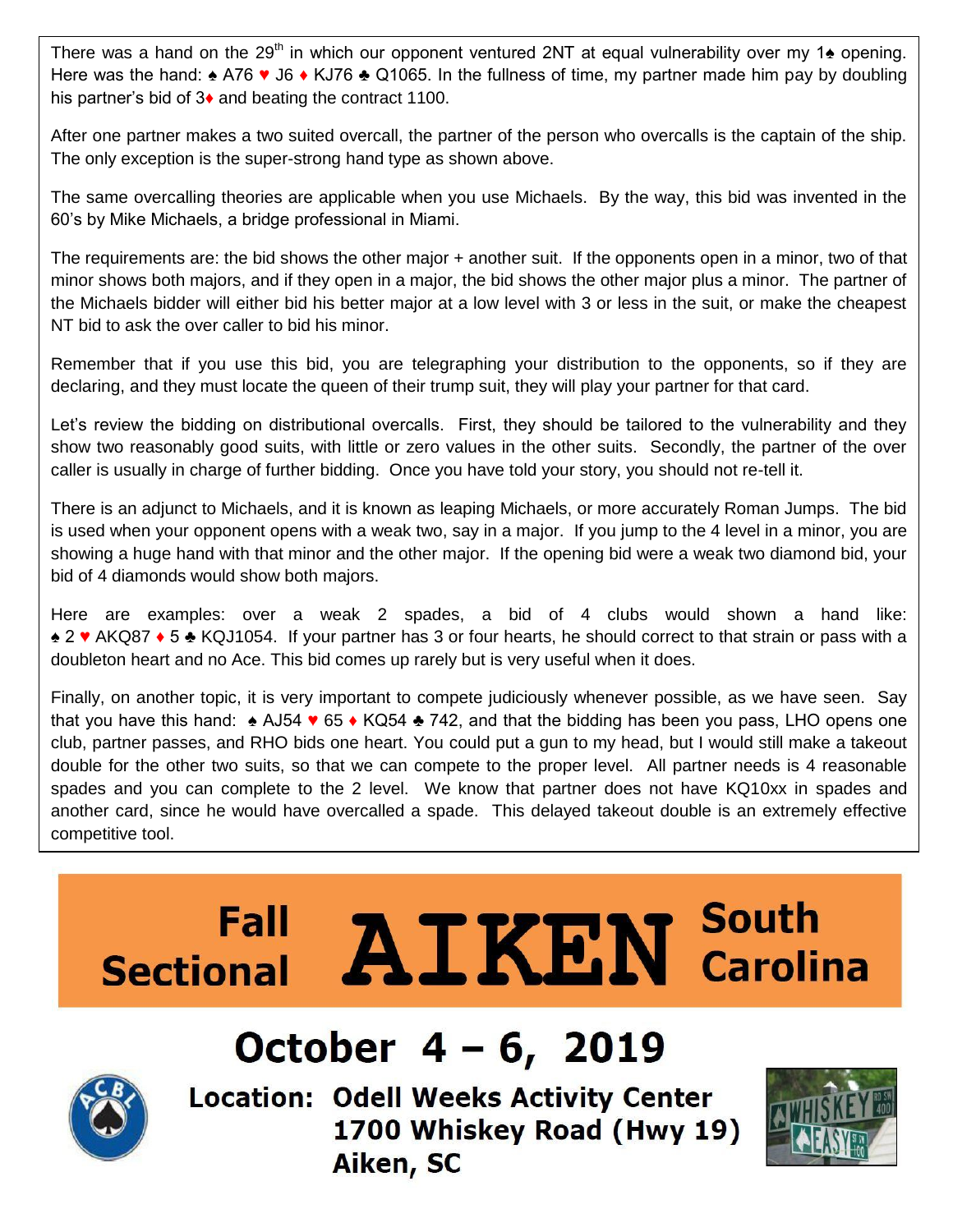#### **CONVENTIONAL WISDOM BY JAY JACOBS**

Conventions are artificial bids that communicate or ask for information. Some take up chunks of bidding space (e.g., preempts) to make life harder for the opponents. Most conventions replace natural bids with artificial ones (e.g., short club, better minor, cue bids, Stayman, negative doubles, etc.). Some conventions have multiple versions or interpretations so you and your partner must be on the same wave-length. You should also consider what natural bids you are giving up. Seldom used conventions carry additional risk that one or both partners may forget to use it, fail to recognize it, or misinterpret it.

Many new players fall in love with conventions and want to play as many as possible. While this is admirable, it is more important to become well versed in the intricacies of the game before adopting more advanced, complex, or esoteric conventions. Most people need to play only a limited number of conventions. In my opinion, duplicate players should play certain basic conventions: Stayman (including garbage Stayman), some version of Blackwood, Gerber, negative doubles, transfers over no trump (including super-accepts), weak two bids, weak jump overcalls, preempts at the three level or higher, and unusual no trump. As you get more knowledgeable and sophisticated, you may want to add some more to your arsenal.

Other conventions commonly used at our club include: Bergen raises, Jacoby two no trump, inverted minors, gambling three no trump, one no trump forcing over one of a major, Michaels cue bids, opening one no trump with a five card major, new minor forcing, strong one club or strong two diamonds, control showing responses to strong two bids, Ogust, weak jump shifts NOT in competition, constructive raises, various defenses over opponents no trump (e.g., Cappelletti, DONT, Meckwell), Drury and reverse Drury, support doubles, Lebensohl, Jordan two no trump, puppet Stayman, Lightener doubles, and Montreal relay (aka Kennedy Club). That's quite a list and most of us play only a handful of these. These generally require an alert or announcement. Some are mutually exclusive, so you can't play X if you play Y. Then you must decide which is best for your partnership (which may vary across different partners), and which you are less likely to forget to use or fail to recognize when partner uses it. You should understand what conventions the opponents use so you can deal with them. You may ask your opponents what the meaning of a bid is if you are unsure. It is the responsibility of the one making an alert to explain what the bid means, and not just give the name of the convention, but only if they are asked. You also have the right to ask what alternative bids are available and what they might mean. It is not the responsibility of the person giving the alert to explain if not asked. Indeed, it may provide unauthorized information, since the alert, or explanation thereof, may provide information to their partner. It is, therefore, good policy to wait until the bidding is over to ask what specific bids or sequences mean, unless you expect to enter the auction before that and need to know before doing so. You may ask the meaning of any opponent's bid when it is your turn to bid, or during the play of the hand. It is unethical to ask the meaning of a particular bid as a means of alerting your partner to it.

My rule of thumb in adopting conventions has been to observe who uses what, how well it works, and what natural bids are precluded. I examine conventions used by players more advanced than I. But, try to avoid convention overload. Many excellent players use few conventions. Remember: conventions are a means, not an end.

When adopting a new convention, I try to understand how to deal with any eliminated natural bids. For example, how do I double for penalties when it would otherwise be a negative double? The short answer is you can't. However, you can pass and hope your partner re-opens with a double, and then make a penalty pass. Alternatively, you could bid no trump but that alerts the opponents to a bad situation and likely eliminates a penalty double later in the auction. If you play support doubles, you lose negative doubles and penalty doubles. Likewise, when playing Jacoby two no trump, you can show a lesser raise with Bergen raises or cue-bidding the opponents suit. But, how do you show a standard two no trump response (11-12 points) when lacking three card or more support to partner's opening of one of a major? You will have to bid another suit and then bid no trump later. This may become problematic if you are playing two over one. Then you may need to just bid one